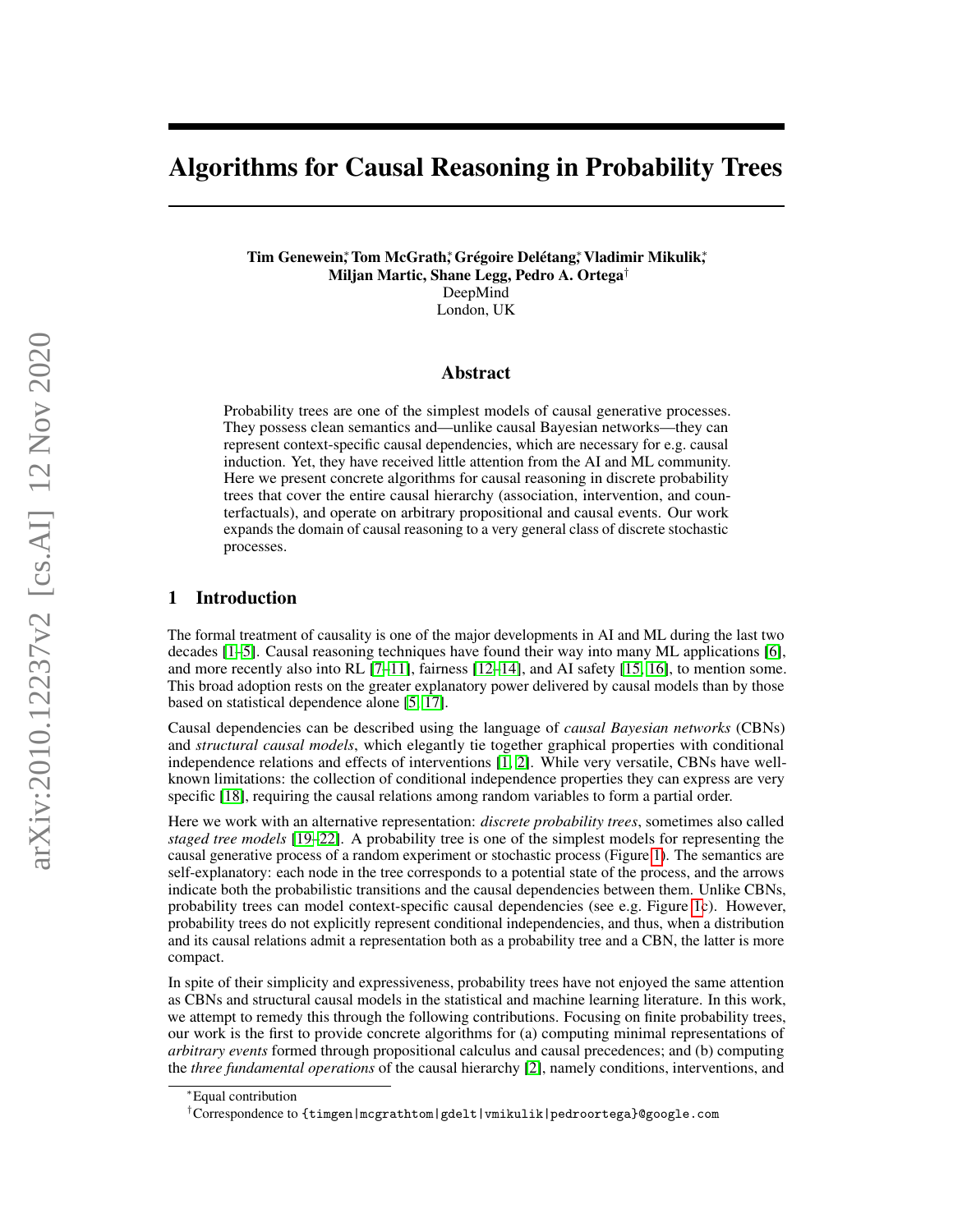<span id="page-1-0"></span>

Figure 1: Probability trees. Panels (a), (b), and (c) show the same joint distribution over X and Y. They differ in that (a) assumes  $X \to Y$ , (b) assumes  $Y \to X$ , whereas (c) does not assume a causal dependency  $(X \nrightarrow Y \wedge Y \nrightarrow X)$ . Panel (d) will be our running example throughout the paper. It is a probability tree where  $Y \to Z$  when  $X = 0$  and  $Z \to Y$  when  $X = 1$ . Such conditional causal dependencies cannot be expressed using a CBN. Panel (e) shows a probability tree mass diagram, which is an alternative representation of the probability tree (d) that emphasizes the probability mass of events (encoded as the height of a box). By convention we bind  $O = 1$  (as in omega " $\Omega$ " for a sample space) at the root node.

counterfactuals. We also provide an interactive tutorial available online<sup>[3](#page-1-1)</sup>, containing many concrete examples.

Formal definition. While probability trees can be abstractly axiomatized or described as colored graphs [\[19,](#page-10-0) [23,](#page-10-2) [21\]](#page-10-3), here we adopt a recursive definition that is closer to a computational implementation. We define a *node*  $n \in \mathcal{N}$  in the tree as a tuple  $n = (u, \mathcal{S}, \mathcal{C})$  where:  $u \in \mathbb{N}$  is a unique numerical identifier for the node within the tree; S is a list of statements such as 'X = 0' and 'W = rainy'; and C is a (possibly-empty) ordered set of transitions  $(p, m) \in [0, 1] \times \mathcal{N}$  where p is the transition probability to the child node m. We will represent statements such as ' $X = 1$ ' as a tuple  $(X, 1) \in \mathcal{X} \times \mathcal{V}_X$ where X is the set of variables and  $V_X$  is the range of the variable X. Obviously, the transition probabilities must sum up to one. The root is the unique node with no parents, and a leaf is a node with an empty set of transitions. A *(total) realization* in the probability tree is a path from the root to a leaf, and its probability is obtained by multiplying the transition probabilities along the path; and a *partial realization* is any connected sub-path within a total realization. When entering a node, the process binds the listed random variables to definite values.

#### 2 Events

We have seen how to represent the realizations and causal dependencies of a random experiment using a probability tree. Here we show how to represent and calculate events.

An *event* is a collection of total realizations. We can describe events using using propositions about random variables (e.g. ' $X = 0$ ', ' $Y = 1$ '). For instance, the event ' $X = 0$ ' is the set of all total realizations that traverse a node with the statement ' $X = 0$ '. Furthermore, we can use logical connectives of negation (NOT,  $\neg$ ), conjunction (AND,  $\wedge$ ), and disjunction (OR,  $\vee$ ) to state composite events, such as  $\lnot (X = 0 \land Y = 1)$ . In addition, we can also use precedence (PREC,  $\prec$ ) for describing events that meet a causal condition.

#### <span id="page-1-3"></span>2.1 Min-cuts

We can represent events using *cuts*—a collection of nodes with probabilities summing up to one that are mutually exclusive [\[19\]](#page-10-0). In particular, we will focus our attention on *min-cuts* (minimal cuts). A min-cut is a minimal representation of an event in terms of the nodes of a probability tree. The min-cut of an event collects the smallest number of nodes in the probability tree that resolves whether an event has occurred or not. In other words, if a realization hits a node in the min-cut, then we know for sure whether the event has occurred<sup>[4](#page-1-2)</sup>.

<span id="page-1-2"></span><span id="page-1-1"></span> $^3$ [https://github.com/deepmind/deepmind-research/tree/master/causal\\_reasoning](https://github.com/deepmind/deepmind-research/tree/master/causal_reasoning)

<sup>&</sup>lt;sup>4</sup>In measure theory, a similar notion to a min-cut would be the smallest algebra that renders an event measurable.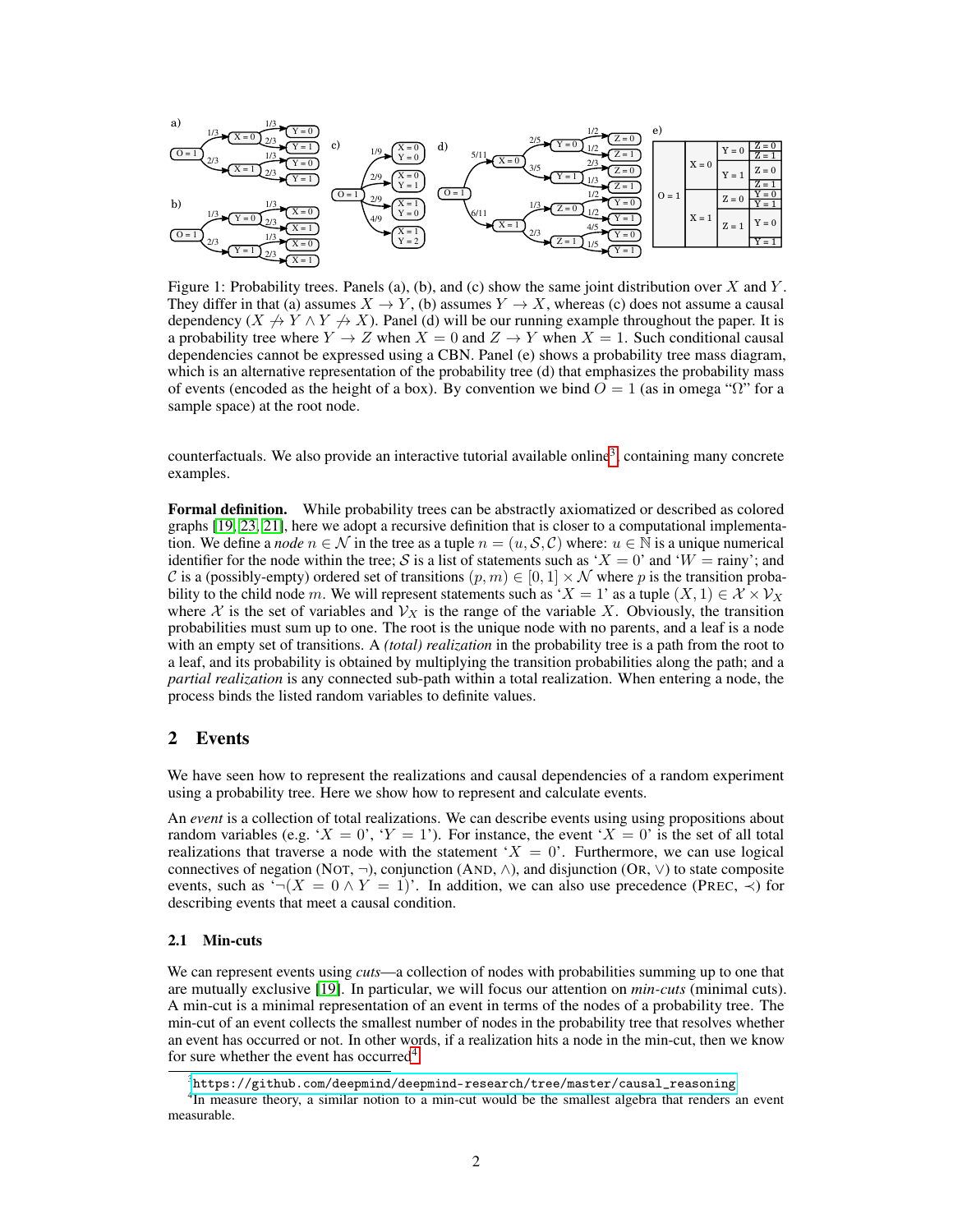<span id="page-2-0"></span>

Figure 2: Min-cuts and critical sets. Panels (a)–(e) are min-cuts (red and green) and critical sets (purple) for different events within the probability tree of Figure [1d](#page-1-0). They correspond to: (a)  $Y = 1$ ; (b)  $Z = 0$ ; (c) the negation  $\neg(Y = 1)$ ; (d) the conjunction  $Y = 1 \land Z = 0$ ; and (e) the disjunction  $Y = 1 \vee Z = 0$ . Negations swap true and false sets; conjunctions pick, for each realization, the first and last occurrence of a false and true node respectively; and disjunctions invert the selection order of conjunctions. Panel (f) shows the min-cut for the event  $\neg(X = 2)$ . Notice that the true set contains both  $X = 0$  and  $X = 1$ , which can never occur probabilistically. This example illustrates that min-cuts are determined by the logical truth and not by the probabilistic truth of events.

Our custom notion of min-cuts furthermore distinguishes between the nodes that render the event true from the nodes that render the event false. More precisely, we describe an event using a cut  $\delta = (\mathcal{T}, \mathcal{F})$ , where the true set  $\mathcal T$  and the false set  $\mathcal F$  contain all the nodes where the event becomes true or false respectively. Figure [2](#page-2-0) shows examples of min-cuts for *simple events* (defined here as events that bind a single random variable to a constant), negation, conjunction, and disjunction.

The (mostly recursive) pseudo-algorithms for computing the min-cuts are listed in Figure [3.](#page-3-0) They compute the min-cuts for simple events (PROP), negations (NEG), conjunctions (AND), and disjunctions (OR), returning a pair  $\delta = (\mathcal{T}, \mathcal{F})$  of a true and a false set of unique node identifiers. These algorithms assume that every simple event (e.g.  $X = 1$ ) is *well-formed*, that is, every total realization must contain one and only one node within its path where the simple event is either true  $(X = 1)$  or false ( $X \neq 1$ ). Or, in other words, every random variable must be bound to a unique value by the time the stochastic process terminates at a leaf. If simple events are well-defined, then so are their compositions through the Boolean operators.

It is worth pointing out that we distinguish between probabilistic and logical truth. A min-cut for a given event is determined solely through the skeleton of the probability tree without taking into account the transition probabilities (see the example in Figure [2f](#page-2-0)).

Once a min-cut for an event has been determined, then the probability of said event is given by the sum of the probability of the true nodes. Probability distributions, expectations, etc. are then determined from these probabilities in the obvious manner.

#### 2.2 Mechanisms and critical sets

For every event, we can also identify the nodes where the very next transition determines whether a given event will not occur. These are the *critical nodes*. Formally, given the min-cut for an event, we define the *critical set* as the set of all nodes that are parents of a node in the false set. They are highlighted in purple in Figure [2.](#page-2-0) The critical set can be thought of as the collection of mechanisms in the tree that we need to manipulate in order to bring about a given event. Critical nodes are the *Markov blankets*: all the variables bound within a path from the root to the critical node constitute the "exogenous variables" for the mechanisms downstream. They are (implicitly) used in defining the three operations of the causal hierarchy [\[2\]](#page-9-10) presented later.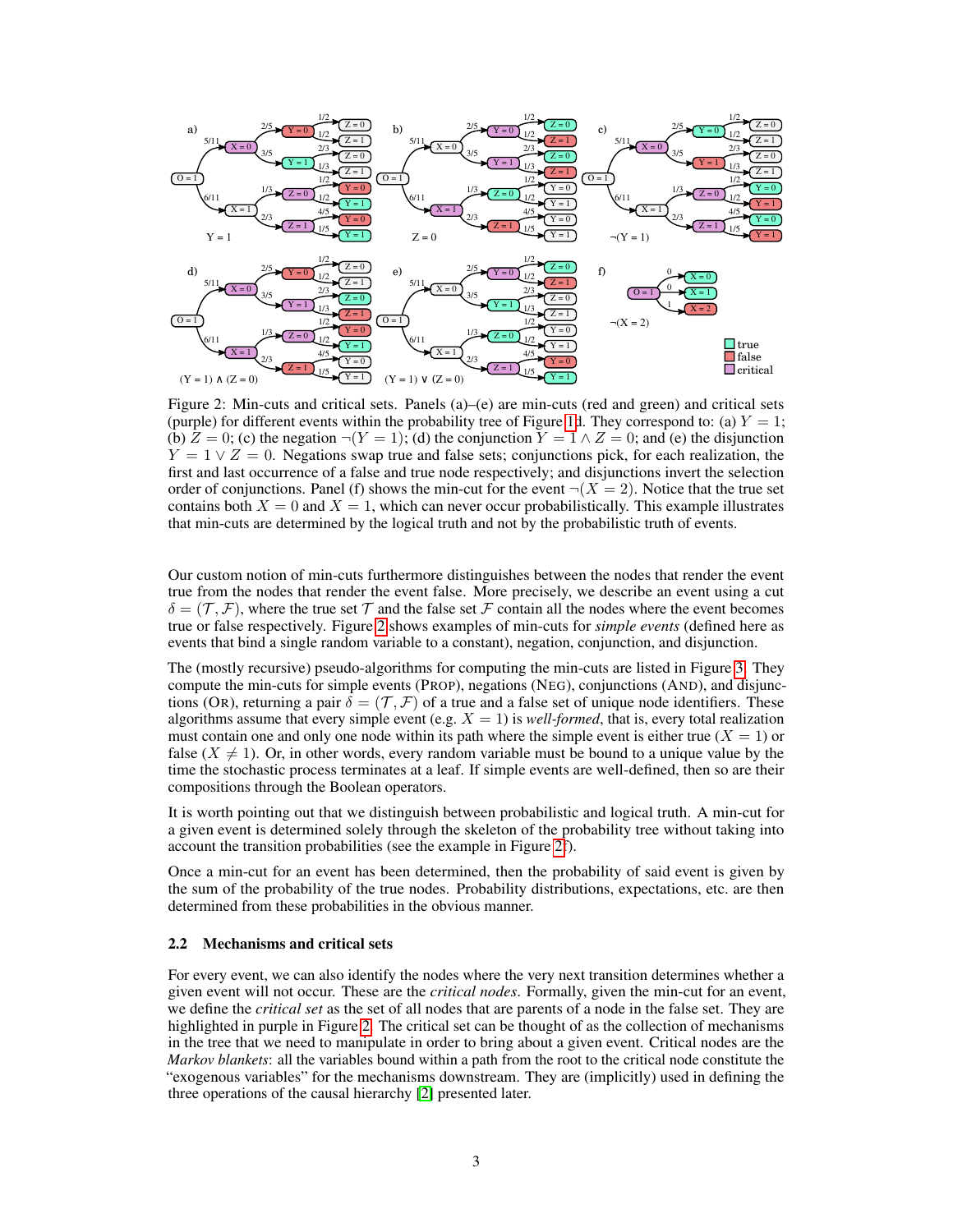<span id="page-3-0"></span>1: function  $PROP(n, s)$ 2:  $\triangleright n : \text{Node}, s : \text{Statement}$ <br>3: Let  $n = (u, S, C)$  and  $s =$ 3: Let  $n = (u, S, C)$  and  $s = (X_s, V_s)$ <br>4:  $\triangleright$  Base case, find s within node: 4:  $\triangleright$  Base case, find s within node:<br>5: **for all**  $(X, V) \in S$  **do** 5: for all  $(X, V) \in S$  do<br>6: if  $X_s = X$  then 6: if  $X_s = X$  then<br>7: if  $V_s = X$  th if  $V_s = X$  then 8: **return**  $({u}, \emptyset)$ 9: **else return**  $(\emptyset, \{u\})$ 10: if  $C = \emptyset$  then 11: **error:** *s* cannot be resolved.<br>12:  $\triangleright$  Statement not found recurse:  $\triangleright$  Statement not found, recurse: 13:  $\delta \leftarrow (\emptyset, \emptyset)$ 14: for all  $c = (p_c, n_c) \in \mathcal{C}$  do 15:  $\delta_c \leftarrow \text{PROP}(n_c, s)$ <br>16: Let  $\delta_c = (\mathcal{T}_c, \mathcal{F}_c)$ 16: Let  $\delta_c = (\mathcal{T}_c, \mathcal{F}_c)$  and  $\delta = (\mathcal{T}, \mathcal{F})$ <br>17:  $\delta \leftarrow (\mathcal{T} \cup \mathcal{T}_c, \mathcal{F} \cup \mathcal{F}_c)$  $\delta \leftarrow (\mathcal{T} \cup \mathcal{T}_c, \mathcal{F} \cup \mathcal{F}_c)$ 18:  $\triangleright$  Consolidate: 19: if  $\mathcal{F} = \emptyset$  then  $\delta \leftarrow (\{u\}, \emptyset)$ 20: **else if**  $\mathcal{T} = \emptyset$  then  $\delta \leftarrow (\emptyset, \{u\})$ <br>21: **return**  $\delta$ return  $\delta$ 1: function  $NEG(\delta)$ : Min-Cut) 2:  $\triangleright$  Switch true and false:<br>3: Let  $\delta = (\mathcal{T}, \mathcal{F})$ Let  $\delta = (\mathcal{T}, \mathcal{F})$ 4: return  $(\mathcal{F}, \mathcal{T})$ 1: function  $AND(n, \delta_1, \delta_2)$ 2:  $\triangleright n$ : Node;  $\delta_1, \delta_2$ : Min-Cut<br>3: **return** AND-R(n,  $\delta_1, \delta_2, \perp$ ) return AND-R $(n, \delta_1, \delta_2, \perp, \perp)$ 4: function AND-R $(n, \delta_1, \delta_2, e_1, e_2)$ 5:  $\triangleright n$ : Node;  $\delta_1$ ,  $\delta_2$ : Min-Cut;<br>6:  $\epsilon_1$ ,  $\epsilon_2$ : Boolean  $e_1, e_2$ : Boolean 7: Let  $n = (u, \mathcal{S}, \mathcal{C})$ 8: Let  $\delta_1 = (\mathcal{T}_1, \mathcal{F}_1)$  and  $\delta_2 = (\mathcal{T}_2, \mathcal{F}_2)$ 9:  $\triangleright$  Base case:<br>10: **if**  $u \in \mathcal{F}_1 \cup \mathcal{F}_2$ 10: **if**  $u \in \mathcal{F}_1 \cup \mathcal{F}_2$  then return  $(\emptyset, \{u\})$ <br>11: **if**  $u \in \mathcal{T}_1$  then  $e_1 \leftarrow \top$ if  $u \in \mathcal{T}_1$  then  $e_1 \leftarrow \top$ 12: if  $u \in \mathcal{T}_2$  then  $e_2 \leftarrow \top$ 13: **if**  $e_1 \wedge e_2$  **then return**  $(\{u\}, \varnothing)$ <br>14:  $\triangleright$  Recurse: 14:  $\triangleright$  Recurse:<br>15:  $\delta \leftarrow (\emptyset, \emptyset)$ 15:  $\delta \leftarrow (\emptyset, \emptyset)$ <br>16: **for all**  $(p_c, p_c)$ 16: **for all**  $(p_c, n_c) \in \mathcal{C}$  **do**<br>17: Let  $\delta = (\mathcal{T}, \mathcal{F})$ Let  $\delta = (\mathcal{T}, \mathcal{F})$ 18:  $(\mathcal{T}_c, \mathcal{F}_c) \leftarrow \text{AND-R}(n_c, \delta_1, \delta_2, e_1, e_2)$ 19:  $\delta \leftarrow (\mathcal{T} \cup \mathcal{T}_c, \mathcal{F} \cup \mathcal{F}_c)$ 20:  $\triangleright$  Consolidate:<br>21: **if**  $\mathcal{F} = \emptyset$  then if  $\mathcal{F} = \emptyset$  then  $\delta \leftarrow (\{u\}, \emptyset)$ 22: else if  $\mathcal{T} = \emptyset$  then  $\delta \leftarrow (\emptyset, \{u\})$ <br>23: return  $\delta$ return $\delta$ 1: function OR(n: Node,  $\delta_1$ ,  $\delta_2$ : Min-Cut) 2:  $\triangleright$  Use De Morgan's rule:<br>3: **return** NEG(AND(*n*, NE return NEG(AND(n, NEG( $\delta_1$ ), NEG( $\delta_2$ )))

Figure 3: Algorithms for determining min-cuts. All functions calls are *pass-by-value* (that is, deep copies of their arguments). The recursive function  $\text{PROP}(n, s)$  takes a root node n and a single statement  $s = (X_s, V_s)$  and returns the min-cut  $\delta$  for the event. NEG( $\delta$ ) computes the min-cut for the negation of  $\delta$ . AND $(n, \delta_1, \delta_2)$  computes the conjunction of the min-cuts  $\delta_1$  and  $\delta_2$  for a probability tree with root  $n$  using the auxiliary function  $AND-R$ . Finally, OR computes disjunctions.

#### <span id="page-3-3"></span>2.3 Min-cuts for causal events

A statement such as "the event where  $Y = 1$  precedes  $Z = 0$ ", written  $Y = 1 \prec Z = 0$ , cannot be stated logically. Rather, it is a *causal statement* that requires the causal relations provided in the probability tree. Figure [5](#page-3-1) illustrates a min-cut for a precedence event. This relation can be combined arbitrarily with the logical connectives to form composite events. Precedences can be computed recursively as shown in the pseudo-code in Figure [4.](#page-3-2) The function PREC( $n, \delta_c, \delta_e$ ) takes a root n and two min-cuts  $\delta_c$ and  $\delta_e$ , one for the cause and the effect respectively, and returns the min-cut for the event where the precedence relation holds.

<span id="page-3-1"></span>

Figure 5: Min-cut for a causal event

<span id="page-3-2"></span>1: **function** PREC(n, 
$$
\delta_c
$$
,  $\delta_f$ )  
\n2:  $\Rightarrow n$ : Node;  $\delta_c$ ,  $\delta_e$ : Min-Cut  
\n3: **return** PREC-R(n,  $\delta_c$ ,  $\delta_e$ ,  $\perp$ )  
\n4: **function** PREC-R(n,  $\delta_c$ ,  $\delta_e$ ,  $f$ )  
\n5:  $\Rightarrow n$ : Node;  $\delta_c$ ,  $\delta_e$ : Min-Cut;  
\n6:  $f$ : Boolean  
\n7: Let  $n = (u, S, C)$   
\n8: Let  $\delta_c = (T_c, \mathcal{F}_c)$  and  $\delta_e = (T_e, \mathcal{F}_e)$   
\n9:  $\Rightarrow$  Base case:  
\n10: **if**  $f = \perp$  **then**  
\n11: **if**  $u \in \mathcal{T}_e \cup \mathcal{F}_e \cup \mathcal{F}_c$  **then**  
\n12: **return** ( $\varnothing$ ,  $\{u\}$ )  
\n13: **if**  $u \in \mathcal{T}_c$  **then**  $f \leftarrow \top$   
\n14: **else if**  $f = \top$  **then**  
\n15: **if**  $u \in \mathcal{T}_c$  **then return** ( $\{u\}, \varnothing$ )  
\n16: **if**  $u \in \mathcal{F}_c$  **then return** ( $\varnothing$ ,  $\{u\}$ )  
\n17:  $\Rightarrow$  Recurse:  
\n18:  $\delta \leftarrow (\varnothing, \varnothing)$   
\n19: **for all** ( $p_c$ ,  $n_c$ )  $\in \mathcal{C}$  **do**  
\n20: **Let**  $\delta = (\mathcal{T}, \mathcal{F})$   
\n21:  $(\mathcal{T}_c, \mathcal{F}_c) \leftarrow$  PREC-R( $n_c$ ,  $\delta_c$ ,  $\delta_e$ ,  $f$ )  
\n22:  $\delta \leftarrow (\math$ 

Figure 4: Precedence min-cut algorithm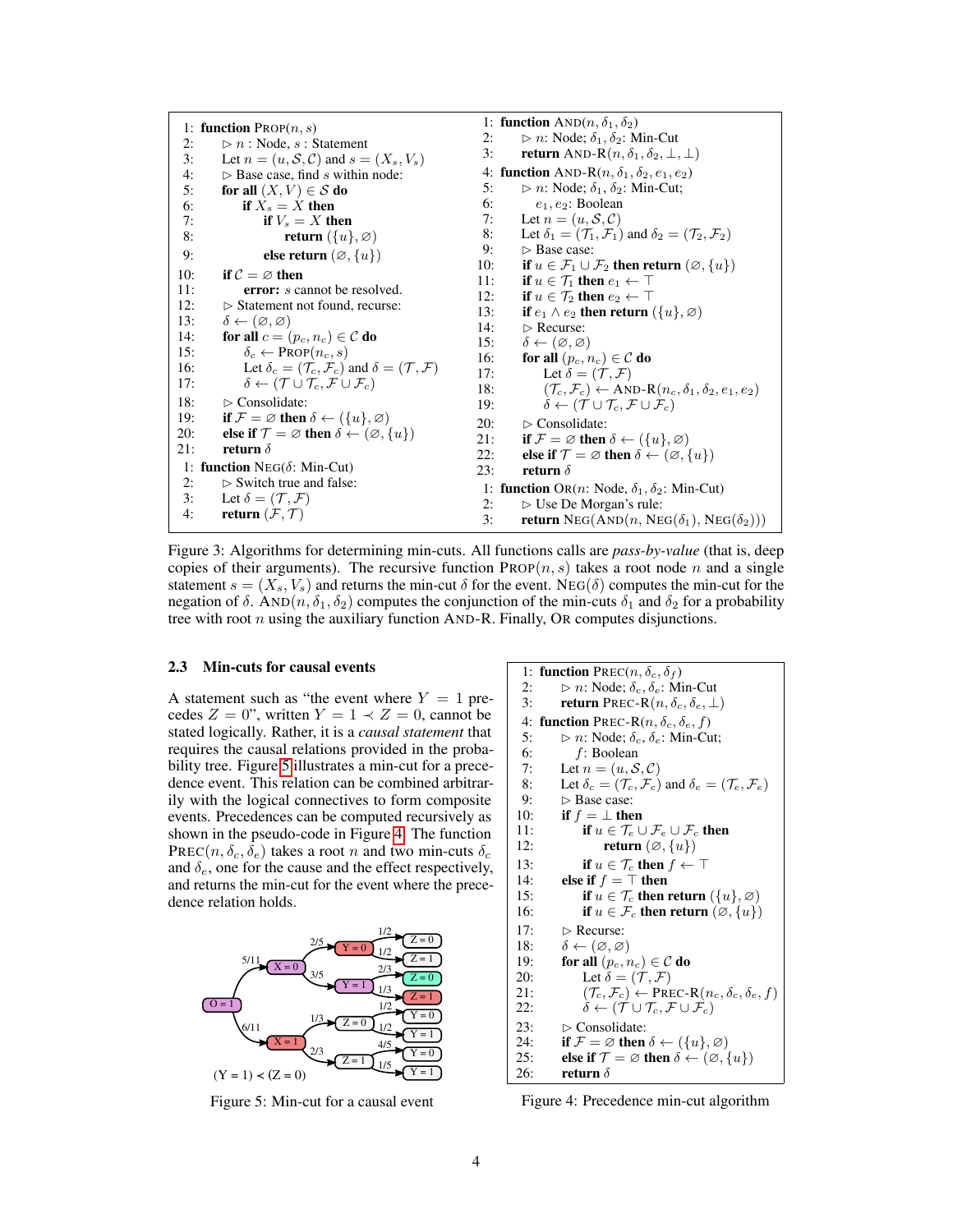<span id="page-4-0"></span>

Figure 6: Seeing  $Y = 1$ . Conditioning on an event proceeds in two steps: first, we remove the probability mass of the realizations passing through the false set of the event's min-cut; then we renormalize the probabilities. We can do this recursively by aggregating the original probabilities of the true set. The left panel shows the result of conditioning the probability tree in Figure [1d](#page-1-0) on the event  $Y = 1$ , which also highlights the modified transition probabilities in red. The right panel shows the same operation in a probability mass diagram.

## 3 Conditions

In a probability tree, conditioning is the act of updating the transition probabilities after an event is revealed to be true. This operation allows answering questions of the form

 $P(A | B)$ 

that is, "what is the probability of the event  $A$  given that the event  $B$  is true?" Here,  $A$  could e.g. be an event occurring downstream (prediction) or upstream (inference) of the event  $B$ . The operation is illustrated in Figure [6.](#page-4-0)

Computationally, conditioning acts as a filter: given an event  $B$ , it removes all the probability mass from the total realizations that are within the event  $\neg B$ , renormalizing the remaining probability mass globally. This operation can be performed recursively. Given a probability tree and an event's min-cut, we recursively descend the tree depth-first until reaching a node within the min-cut. If the node is within the true set, we compute its probability and return it; otherwise we return zero. Then, during the recursive ascent, we equate the transition probabilities with returned probabilities normalized by their aggregate sum. This sum is then returned upstream and the process is repeated.

A special case occurs when we condition on an event with probability zero, or more generally, when there exists a node where every next transition leading into the true set has probability zero. Such transitions cannot be normalized by dividing by a normalizing constant. In this case, measure theory requires us to choose a *version* of the conditional probability. Many choices exist, but for concreteness, here we have adopted a uniform distribution (see Figure [8\)](#page-4-1).

The algorithm for conditioning is shown in Figure [7.](#page-4-2)  $\text{SEE}(n, \delta)$  takes a root n of a probability tree and a min-cut  $\delta$  and returns the root of a new, conditioned probability tree. The logical structure of the original probability tree is preserved; only the transition proba-

<span id="page-4-2"></span>1: **function**  $SEE(n: Node, δ: Min-Cut)$ 2:  $(n, l, p) \leftarrow$  SEE-R $(n, \delta, 1)$ <br>3: **return** *n* return  $\boldsymbol{n}$ 4: function SEE-R $(n, \delta, q)$ 5:  $\triangleright$  n: Node;  $\delta$ : Min-Cut; q: [0, 1] 6: Let  $n = (u, S, C)$  and  $\delta = (\mathcal{T}, \mathcal{F})$ <br>7:  $\Rightarrow$  Base case:  $\triangleright$  Base case: 8: if  $u \in \mathcal{T}$  then 9: return  $(n, 1, p)$ 10: **if**  $u \in \mathcal{F}$  then<br>11: **return**  $(n,$ return  $(n, 0, 0)$ 12:  $\triangleright$  Recurse:<br>13:  $\mathcal{D} \leftarrow \varnothing$ 13:  $\mathcal{D} \leftarrow \varnothing$ <br>14:  $\sigma_i \leftarrow 0$ 14:  $\sigma_l \leftarrow 0$  and  $\sigma_p \leftarrow 0$ <br>15: **for all**  $(p, \tilde{n}) \in \mathcal{C}$  **do** for all  $(p, \tilde{n}) \in \mathcal{C}$  do 16:  $(\tilde{n}, l, p) \leftarrow \text{SEE-R}(\tilde{n}, \delta, q \cdot p)$ 17:  $\mathcal{D} \leftarrow \mathcal{D} \cup \{(\tilde{n}, l, p)\}\$ 18:  $\sigma_l \leftarrow \sigma_l + l$ <br>19:  $\sigma_p \leftarrow \sigma_p + l$  $\sigma_p \leftarrow \sigma_p + p$ 20:  $\triangleright$  Normalize: 21:  $C \leftarrow \text{NORMALIZE}(\mathcal{D}, \sigma_l, \sigma_p)$ <br>22:  $n \leftarrow (u, \mathcal{S}, \mathcal{C})$  $n \leftarrow (u, \mathcal{S}, \mathcal{C})$ 23: **return**  $(n, 1, \sigma_p)$ 1: function NORMALIZE( $\mathcal{D}, \sigma_l, \sigma_p$ ) 2: if  $\sigma_p > 0$  then 3:  $\mathcal{C} \leftarrow \left\{ \left( \frac{p}{\sigma_p}, n \right) | (n, l, p) \in \mathcal{D} \right\}$ 4: else 5:  $\mathcal{C} \leftarrow \left\{ \left( \frac{l}{\sigma_l}, n \right) | (n, l, p) \in \mathcal{D} \right\}$ 6: return  $C$ 



<span id="page-4-1"></span>

Figure 8: Conditioning on  $\neg(X = 2)$ .

bilities upstream of the min-cut change. Finally, conditioning is a commutative operation.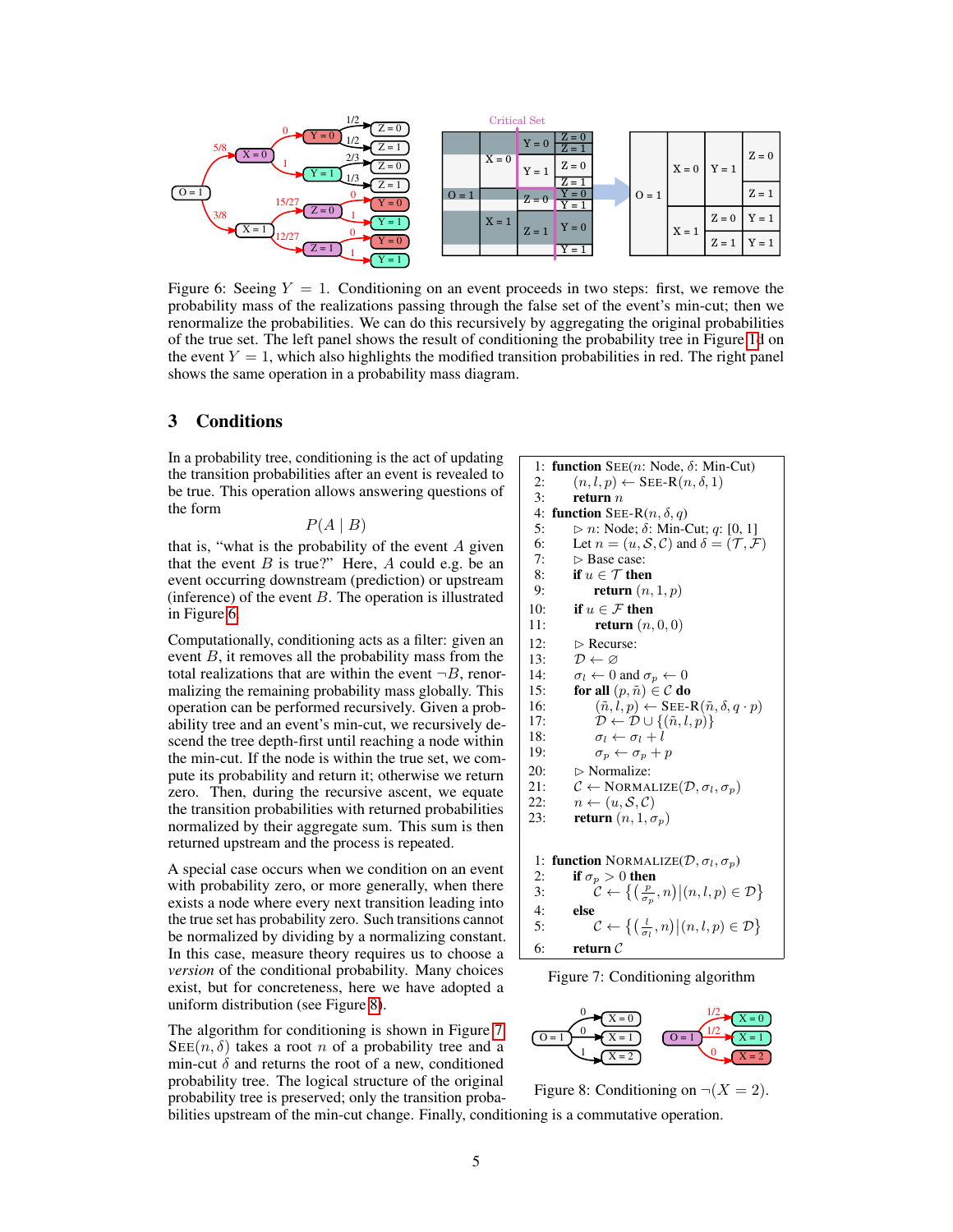

Figure 9: Doing  $Y \leftarrow 1 := \text{do}(Y = 1)$ . An intervention proceeds in two steps: first, it selects the partial realizations starting in a critical node and ending in a leaf that traverse the false set of the event's min-cut; then it removes their probability mass, renormalizing the probabilities leaving the critical set. The left panel shows the result of intervening the probability tree from Figure [1d](#page-1-0) with  $Y \leftarrow 1$ . The right panel illustrates the procedure on the corresponding probability mass diagram.

# 4 Interventions

In a probability tree, intervening is the act of minimally changing the transition probabilities in order to bring about a desired event with probability one. This operation allows answering questions of the form

$$
P(A \mid \text{do}(B))
$$

that is, "what is the probability of the event  $A$  given that the event  $B$  was made true?" The operation is illustrated in Figure [6.](#page-4-0) The crucial difference to conditions is that interventions only affect realizations downstream of the critical set, whereas conditions also provide information on what happened upstream of the set.

Computationally, interventions are simpler than conditions. We compute interventions using a depth-first search recursive algorithm, which descents down the probability tree until the min-cut of the desired event is reached. Then, we remove the probability mass of the transitions leading into the nodes of the false set and renormalize the transition probabilities into the nodes of the true set. This normalization is local, relative to the subtree rooted at the parent critical node. As in conditioning, intervening on events having nodes with probability zero in the false set requires special treatment, and we settle for the same solution as before.

```
1: function Do(n: Node, \delta: Min-Cut)2: (n, l) \leftarrow Do-R(n, \delta)<br>3: return n
                 return n4: function DO-R(n: Node, δ: Min-Cut)
  5: Let n = (u, S, C) and \delta = (\mathcal{T}, \mathcal{F})<br>6: \triangleright Base case:
  6: \triangleright Base case:<br>7: if u \in \mathcal{T} then
                 if u \in \mathcal{T} then return (n, \top)8: if u \in \mathcal{F} then return (n, \perp)<br>9: \triangleright Recurse:
9: \triangleright Recurse:<br>10: \mathcal{D} \leftarrow \varnothing10: \mathcal{D} \leftarrow \varnothing<br>11: \sigma_l \leftarrow 0\sigma_l \leftarrow 0 and \sigma_p \leftarrow 012: for all (p, \tilde{n}) \in \mathcal{C} do<br>13: (\tilde{n}, \beta) \leftarrow \text{Do-R}((\tilde{n}, \beta) \leftarrow Do-R(\tilde{n}, \delta)14: if \beta = \top then<br>15: \mathcal{D} \leftarrow \mathcal{D} \cup\mathcal{D} \leftarrow \mathcal{D} \cup \{(\tilde{n}, 1, p)\}16: \sigma_l \leftarrow \sigma_l + 1<br>17: \sigma_p \leftarrow \sigma_p + p\sigma_p \leftarrow \sigma_p + p18: else<br>19:
                                  \mathcal{D} \leftarrow \mathcal{D} \cup \{(\tilde{n}, 0, p)\}20: \triangleright Normalize:<br>21: \mathcal{C} \leftarrow NORMA
                 C \leftarrow \text{NORMALIZE}(\mathcal{D}, \sigma_l, \sigma_p)22: n \leftarrow (u, S, C)<br>23: return (n, T)return (n, \top)
```
Figure 10: Intervention algorithm

The pseudo-algorithm for computing interventions is shown in Figure [10.](#page-5-0) The function  $Do(n, \delta)$ takes a root n and a min-cut  $\delta$ , and returns the root of a new, intervened probability tree.

Interventions do not alter the structure of the original probability tree; they only change the transition probabilities emanating from the critical set. Furthermore, they are commutative, as is conditioning. However, conditions and interventions do *not* commute. For instance, for the probability tree in Figure [1d](#page-1-0),

$$
P(X = 0 | Y \leftarrow 1; Z = 0) = \frac{5}{8} \neq P(X = 0 | Z = 0; Y \leftarrow 1) = \frac{3}{5}
$$

where the semicolon ";" denotes the sequential composition of the operators.

It should be stressed that interventions on events are strictly more general than interventions on random variables. Thus, unlike in CBNs, an intervention does not necessarily assign a unique value to a manipulated random variable. Rather, depending on the critical set, the intervention could assign different values to the same random variables in separate branches of the tree, or in fact even manipulate different random variables in every branch (a context-dependent "recipe"), in order to bring about a desired effect.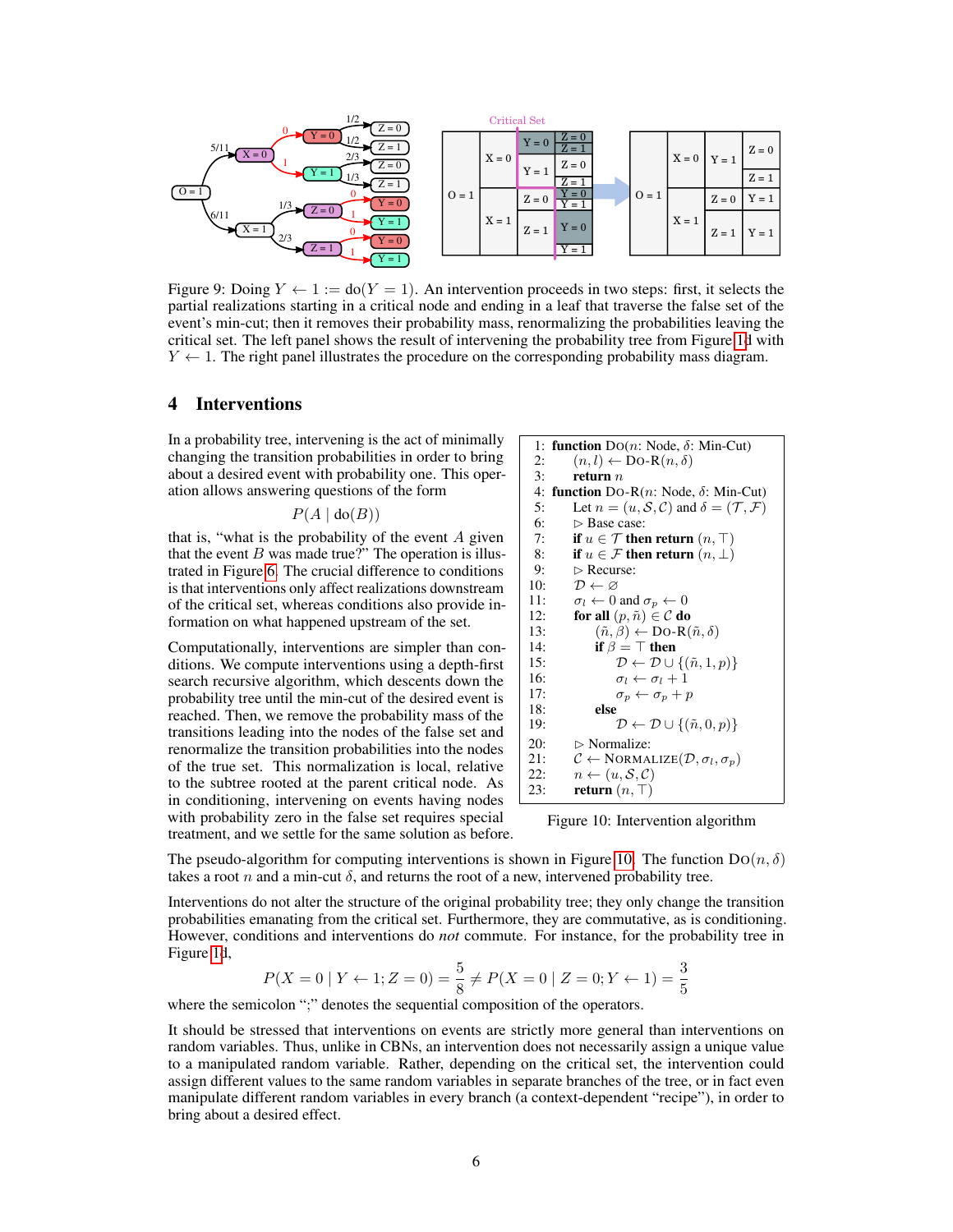<span id="page-6-0"></span>

Figure 11: The counterfactual probability tree generated by imposing  $Y \leftarrow 1$ , given the factual premise  $Z = 1$ . Starting from a reference probability tree describing the original state of uncertainty, we perform an update to reflect the current state of affairs ("see  $Z = 1$ "), then modify it using a counterfactual premise ("do  $Y \leftarrow 1$ "). To form the counterfactual, we then restore the events downstream of the counterfactual premise's min-cut to their original state of uncertainty. These events then span a new scope with copies of the original random variables (marked with "∗"), ready to adopt new values. In particular note that  $Z^* = 0$  can happen in our alternative reality, even though we know that  $Z = 1$ .

# 5 Counterfactuals

In a probability tree, a counterfactual is a statement about a subjunctive (i.e. possible or imagined) event that could have happened had the stochastic process taken a different course during its realization. This operation allows evaluating probabilities of the form

 $P(A_C | B)$ 

that is, "Given that  $B$  is true, what would the probability of  $A$  be if  $C$  *were* true?". Here,  $A_C$  denotes the subjunctive event  $A$  under the counterfactual assumption that the event  $C$  has occurred (i.e. a potential response), and  $B$  is the indicative (i.e. factual) assumption.

A counterfactual probability tree is obtained by modifying a reference probability tree through factual statements (i.e. conditioning and intervening), and then spawning a new variable scope from a counterfactual modification, formalized as an intervention. This operation effectively resets the state of the random variables downstream of the intervention to their original unbound state. The operation is illustrated in Figure [11.](#page-6-0)

<span id="page-6-1"></span>1: **function**  $CF(n, m: Node, δ: Min-Cut)$ 2:  $m \leftarrow Do(m, \delta)$ 3:  $(n, l) \leftarrow \text{CF-R}(n, m, \delta)$ 4: return  $n$ 5: function CF-R $(n, m, \delta)$ 6:  $\triangleright n, m$ : Node; δ: Min-Cut<br>7: Let  $n = (u, S, C_n)$ 7: Let  $n = (u, S, C_n)$ <br>8: Let  $m = (u, S, C_m)$ Let  $m = (u, \mathcal{S}, \mathcal{C}_m)$ 9: Let  $\delta = (\mathcal{T}, \mathcal{F})$ <br>10:  $\triangleright$  Base case: 10:  $\triangleright$  Base case:<br>11: **if**  $u \in \mathcal{T} \cup \mathcal{F}$ if  $u \in \mathcal{T} \cup \mathcal{F}$  then return  $n$ 12:  $\triangleright$  Recurse: 13:  $C \leftarrow \varnothing$ <br>14: for all 14: **for all**  $(c, d) \in \text{ZIP}(\mathcal{C}_n, \mathcal{C}_m)$  **do**<br>15: Let  $c = (p, \tilde{n}), d = (q, \tilde{m})$ Let  $c = (p, \tilde{n}), d = (q, \tilde{m})$ 16:  $\tilde{n} \leftarrow \text{CF-R}(\tilde{n}, \tilde{m}, \delta)$ 17:  $\mathcal{C} \leftarrow \mathcal{C} \cup \{(q, \tilde{n})\}$ 18:  $\Rightarrow$  Update probabilities of children:<br>19:  $n \leftarrow (u, S, C)$ 19:  $n \leftarrow (u, S, C)$ <br>20: **return** *n* return  $\boldsymbol{n}$ 

Figure 12: Counterfactual algorithm

The pseudo-code for the computation of counterfactuals is listed in Figure [12.](#page-6-1) The function  $CF(n, m, \delta)$  takes the root n of the reference probability tree, the root m of the factual premise tree, and a min-cut  $\delta$  for the counterfactual event. It returns a new counterfactual probability tree. The auxiliary function  $\text{ZIP}(\mathcal{A}, \mathcal{B})$  takes to ordered sets  $\mathcal{A} = \{a_n\}_{n=1}^N$  and  $\mathcal{B} = \{\tilde{b}_n\}_{n=1}^N$  and returns a new set  $C = \{(a_n, b_n)\}_{n=1}^N$  of ordered pairs.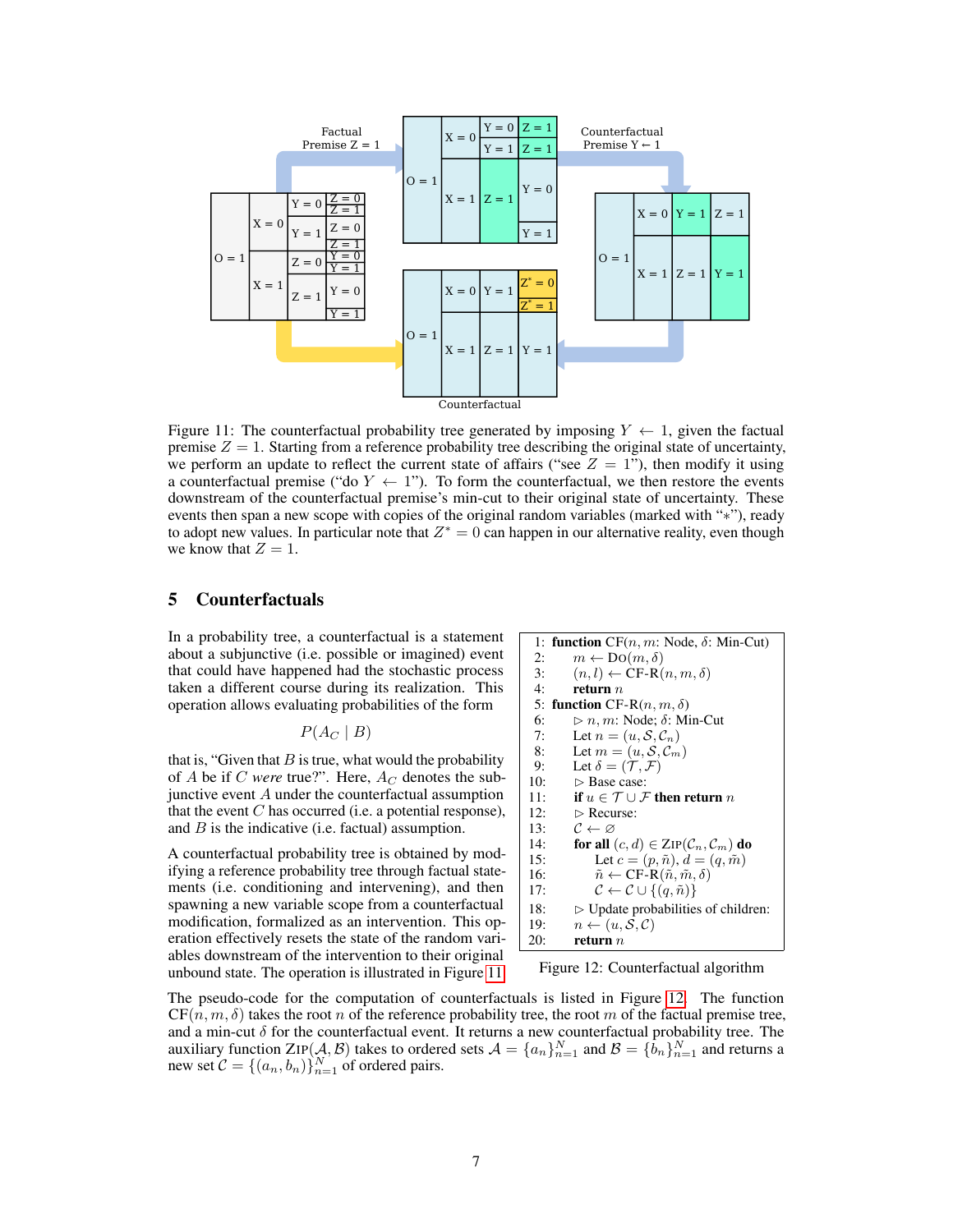## 6 Discussion

Previous work. As already mentioned in the introduction, the literature on probability trees is limited. Although trees are common for representing games (specifically, extensive-form games [\[24,](#page-10-4) [25\]](#page-10-5)) and sequential decision problems [\[26\]](#page-10-6), it was Shafer's seminal work [\[19\]](#page-10-0) that first articulated a treatment of causality based on probability trees. Unlike Pearl [\[2\]](#page-9-10), who grounds the semantics of causal relations on the notion of interventions, Shafer considered causality as a side-effect entirely subsumed under conditional independence. Thus, to the best of our knowledge, event-based interventions were only introduced later independently in [\[23\]](#page-10-2) and in [\[27,](#page-10-7) [21\]](#page-10-3), the former on systems of nested events (whose algebraic closure generates the algebra of the probability space) and the latter on an elegant method characterizing probability trees in terms of interpolating polynomials (where interventions amount to computing derivatives), which also establishes the equivalence classes of probability trees. The formalization of counterfactuals presented here is original and differs from the counterfactuals in [\[2\]](#page-9-10) in important ways discussed later.

The inability of CBNs (and SCMs) to represent context-specific independencies is well known: the conditional independencies of CBNs are exactly those that are logically equivalent to a collection of the form  $X_n \perp \{X_1, \ldots, X_{n-1}\}$  |  $S_n$ , where  $X_1, \ldots, X_N$  is an ordering of the vertices in the graph, and  $S_n$  is a subset of  $\{X_1, \ldots, X_{n-1}\}$  [\[18\]](#page-9-11). This has led to the suggestion of using probability trees as an alternative representation for modeling context-specific independencies [\[28,](#page-10-8) [20\]](#page-10-9). In the context of factor graphs, [\[29\]](#page-10-10) introduced a notation (called "gates") for modeling context-specific independencies along with corresponding inference algorithms. Lastly, since probability trees may be regarded as a formalization of the computational traces of probabilistic programs, context-specific independencies are modeled naturally by probabilistic programming languages [\[30\]](#page-10-11).

**Computational complexity.** All of the presented algorithms (except NEG, which has  $\mathcal{O}(1)$  time complexity) follow the same pattern: they recursively descend the tree once and then backtrack to the root node. The worst-case scenario occurs when the probability tree is structured like a chain, in which case the time and space complexity of the algorithms is  $\mathcal{O}(N)$ , where N is the number of nodes in the tree. However, a shortcoming of our algorithms is that they do not exploit the independencies present in a probability tree, which could dramatically reduce the computational complexity. More work is required to understand how to incorporate those.

Counterfactuals. The algorithm for computing counterfactuals generalizes the twin-network construction used in SCMs [\[2\]](#page-9-10). To understand this generalization, recall that SCMs are stricter than CBNs, in that SCMs impose constraints on how the uncertainty enters the random experiment (Figures [13a](#page-8-0),b). Specifically, the variables of the random experiment—the endogenous variables—are deterministic functions of exogenous variables, which concentrate all the uncertainty. Hence, all the uncertainty of about the random experiment causally precedes the endogenous variables. CBNs make no such assumption: in particular, the uncertainty of any variable could causally depend on its parents.

This difference matters when estimating counterfactuals. In an SCM, any knowledge gained about the exogenous variables transfers to the counterfactual world because it always precedes any counterfactual intervention on the endogenous variables. There is no "endogenous uncertainty"—which would not necessarily transfer.

In contrast, in probability trees, there is no distinction between endogenous and exogenous variables; the uncertainties can originate anywhere along the realization of the random experiment in a context-specific manner—see e.g. how one could model the difference between CBNs and SCMs in Figures [13c](#page-8-0),d. The rule for transferring information to the counterfactual world is simple: information upstream of the counterfactual intervention transfers while the one downstream doesn't. This allows for a fine-grained control over the assumptions for estimating counterfactuals.

Interpretation. Our work presents interpretation-agnostic algorithms for causal reasoning. For instance, we can impute both objective and subjective semantics to the probabilities and causal relations in a probability tree. Regardless, not every construction yields statements with well-defined empirical content—e.g. see a critique of counterfactual statements in [\[31\]](#page-10-12). Indeed, many of the interpretative limitations and caveats that apply to CBNs extend to probability trees [\[18\]](#page-9-11), especially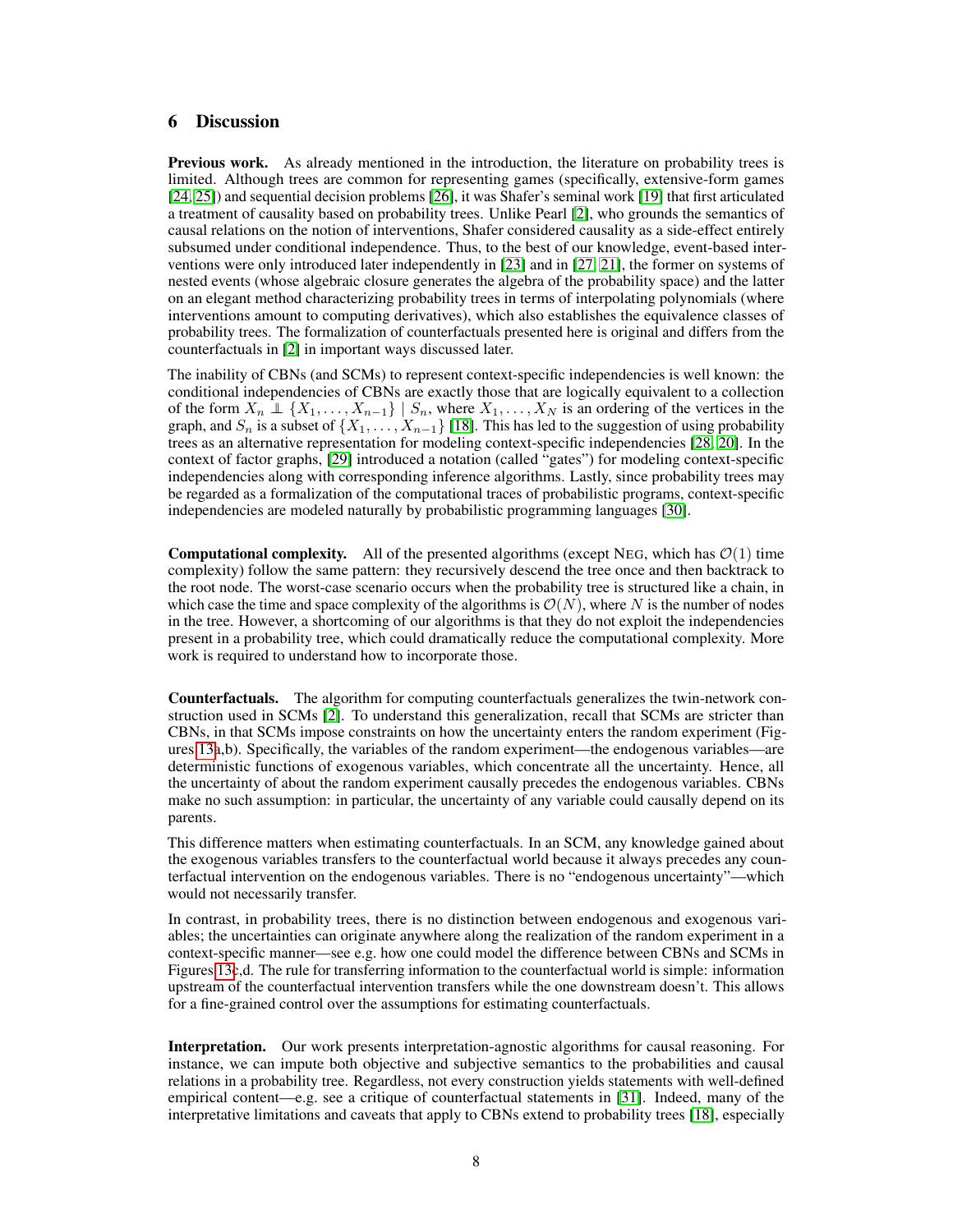<span id="page-8-0"></span>

Figure 13: Modeling CBNs versus SCMs as probability trees. a) In a CBN, every random variable has an associated probability distribution conditioned on the parents, but otherwise no further assumptions are made. b) Instead, SCMs assume that the endogenous variables (solid) are deterministic functions of the exogenous random variables (dotted). c) The CBN in (a) can be modeled as a four-stage probability tree, where each layer binds one of the variables in turn. We assumed  $X, Y$ , and  $Z$  to be binary. d) In contrast, the SCM in (b) requires a five-stage probability tree, placing all the uncertainty in the first transition which binds the triple of exogenous variables  $(U_Z, U_X, U_Y)$ , followed by deterministic transitions that bind the endogenous variables  $X, Y$ , and  $Z$  (the red transitions indicate transitions of zero probability).

the reification<sup>[5](#page-8-1)</sup> of the formal elements that are peculiar to probability trees. More work is required in order to understand these.

It must be noted however, that a subjective interpretation of probability trees puts causal discovery on a firm formal ground. Questions such as "does  $X$  cause  $Y$  or  $Y$  cause  $XY$ " can both be articulated (through conditional causal relations) and answered (at least in a Bayesian sense, through observing the effects of interventions) without introducing extraneous formal machinery [\[20\]](#page-10-9). Unlike in CBNs, there is no need to reason over a collection of models—a single probability tree suffices.

Features and Limitations. The presented algorithms assume that probability trees are finite. If the random variables are well-formed (Section [2.1\)](#page-1-3), then the algorithms extend without modification to trees with countably many nodes, because the computations of min-cuts and the causal reasoning operations always terminate due to their recursive nature. Extensions to trees with uncountably many nodes require fundamentally different techniques, but they are strictly more general than CBNs in their expressive power.

The focus on events rather than random variables has led us to rethink and generalize the causal reasoning operations. This is especially salient in the algorithms for computing interventions and counterfactuals. The intervention algorithm presented here allows answering reverse-engineering questions like "what are the necessary manipulations in order to bring about an event  $A$ ?". Moreover, though the resulting probabilities coincide when applicable, the computation of counterfactuals in probability trees differs significantly from that in CBNs using e.g. the twin network construction [\[2\]](#page-9-10).

Having said that, the building blocks for constructing events are still limited. In particular, they are limited to propositional logic and one causal relation, namely *precedence* (Section [2.3\)](#page-3-3). We envision the addition of more causal relations, and the extension to first-order logic, to enrich the language of events. In particular, one could also explore links to *temporal logic* [\[32\]](#page-10-13) and *probabilistic programming* [\[33\]](#page-10-14).

A system of transformations akin to the *do-calculus* is entirely absent and left for future work. Such a system is necessary for addressing questions about *identification*, i.e. whether a causal effect can be estimated from observation alone [\[2\]](#page-9-10). More generally, the precise algebraic properties of the causal operations, such as when conditions and interventions commute, are currently unknown.

Finally, the decision to place uniform conditional probabilities over events with probability zero is arbitrary and only made for the sake of simplicity and concreteness. To encode other versions of the conditional probabilities, one could ban zero-probability transitions and replace them with "vanishingly small" quantities (for instance, polynomials in  $\epsilon \approx 0$ ).

<span id="page-8-1"></span><sup>5</sup>That is, mistaking an abstract idea for a physical thing.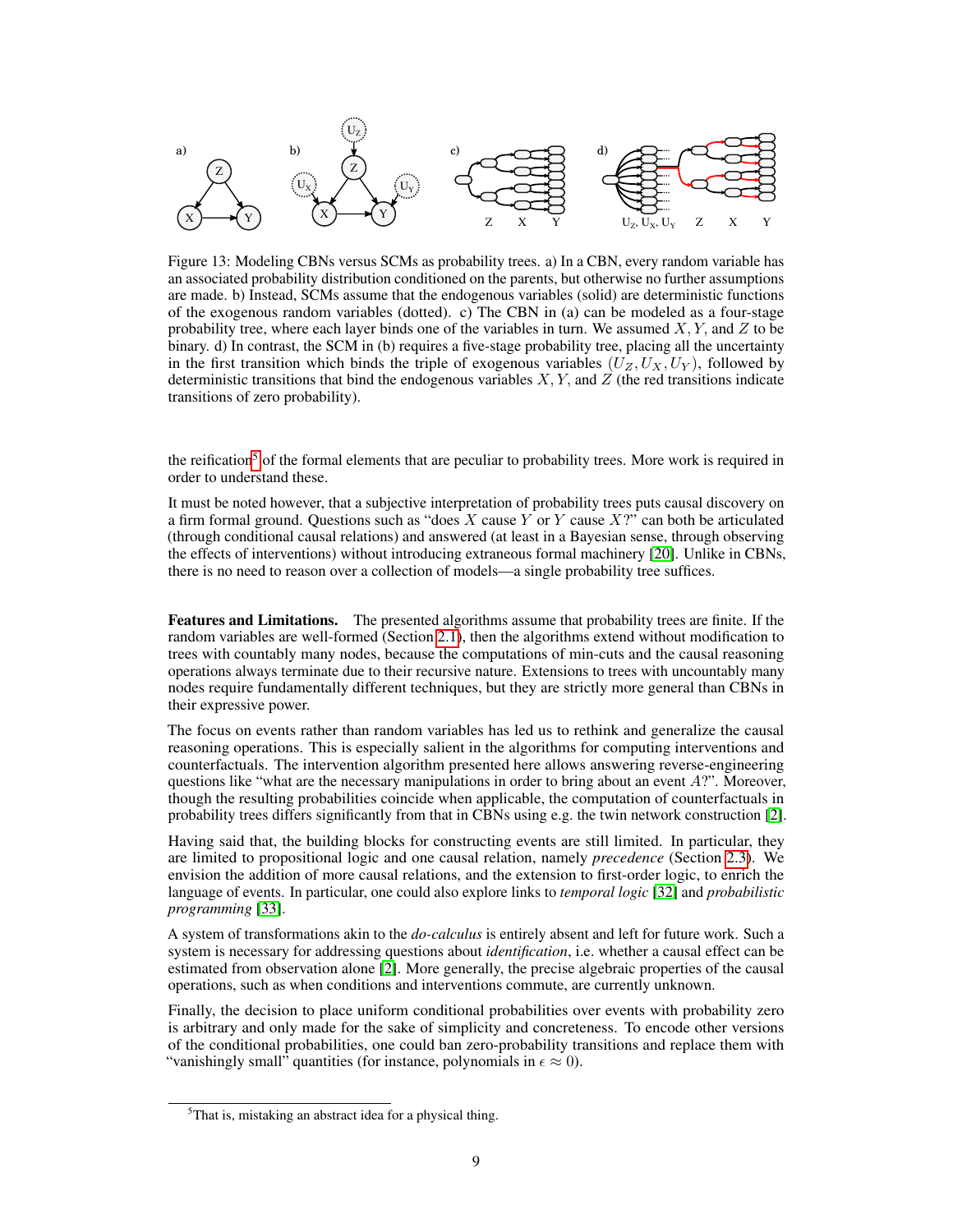### Acknowledgments

We thank Tom Everitt, Ramana Kumar for their comments and Silvia Chiappa for proof-reading. We also thank Judea Pearl for providing an example which led us to discover an error in our algorithm for computing counterfactuals.

## References

- <span id="page-9-0"></span>[1] Peter Spirtes, Clark N Glymour, Richard Scheines, and David Heckerman. *Causation, prediction, and search*. MIT press, 2000.
- <span id="page-9-10"></span>[2] Judea Pearl. *Causality*. Cambridge university press, 2009.
- [3] A Philip Dawid. Statistical causality from a decision-theoretic perspective. *Annual Review of Statistics and Its Application*, 2:273–303, 2015.
- [4] Judea Pearl, Madelyn Glymour, and Nicholas P Jewell. *Causal inference in statistics: A primer*. John Wiley & Sons, 2016.
- <span id="page-9-1"></span>[5] Judea Pearl and Dana Mackenzie. *The book of why: the new science of cause and effect*. Basic Books, 2018.
- <span id="page-9-2"></span>[6] Bernhard Schölkopf. Causality for machine learning. *arXiv preprint arXiv:1911.10500*, 2019.
- <span id="page-9-3"></span>[7] Martin Zinkevich, Michael Johanson, Michael Bowling, and Carmelo Piccione. Regret minimization in games with incomplete information. In *Advances in neural information processing systems*, pages 1729–1736, 2008.
- [8] Pedro A Ortega and Daniel A Braun. A minimum relative entropy principle for learning and acting. *Journal of Artificial Intelligence Research*, 38:475–511, 2010.
- [9] Elias Bareinboim, Andrew Forney, and Judea Pearl. Bandits with unobserved confounders: A causal approach. In *Advances in Neural Information Processing Systems*, pages 1342–1350, 2015.
- [10] Finnian Lattimore, Tor Lattimore, and Mark D Reid. Causal bandits: Learning good interventions via causal inference. In *Advances in Neural Information Processing Systems*, pages 1181–1189, 2016.
- <span id="page-9-4"></span>[11] Ishita Dasgupta, Jane Wang, Silvia Chiappa, Jovana Mitrovic, Pedro Ortega, David Raposo, Edward Hughes, Peter Battaglia, Matthew Botvinick, and Zeb Kurth-Nelson. Causal reasoning from meta-reinforcement learning. *arXiv preprint arXiv:1901.08162*, 2019.
- <span id="page-9-5"></span>[12] Matt J Kusner, Joshua Loftus, Chris Russell, and Ricardo Silva. Counterfactual fairness. In *Advances in Neural Information Processing Systems*, pages 4066–4076, 2017.
- [13] Junzhe Zhang and Elias Bareinboim. Fairness in decision-making—the causal explanation formula. In *Thirty-Second AAAI Conference on Artificial Intelligence*, 2018.
- <span id="page-9-6"></span>[14] Silvia Chiappa. Path-specific counterfactual fairness. In *Proceedings of the AAAI Conference on Artificial Intelligence*, volume 33, pages 7801–7808, 2019.
- <span id="page-9-7"></span>[15] Tom Everitt, Pedro A Ortega, Elizabeth Barnes, and Shane Legg. Understanding agent incentives using causal influence diagrams, part i: single action settings. *arXiv preprint arXiv:1902.09980*, 2019.
- <span id="page-9-8"></span>[16] Ryan Carey, Eric Langlois, Tom Everitt, and Shane Legg. The incentives that shape behaviour. *arXiv preprint arXiv:2001.07118*, 2020.
- <span id="page-9-9"></span>[17] Martin Arjovsky, Léon Bottou, Ishaan Gulrajani, and David Lopez-Paz. Invariant risk minimization. *arXiv preprint arXiv:1907.02893*, 2019.
- <span id="page-9-11"></span>[18] A Philip Dawid. Beware of the DAG! In *Causality: objectives and assessment*, pages 59–86, 2010.